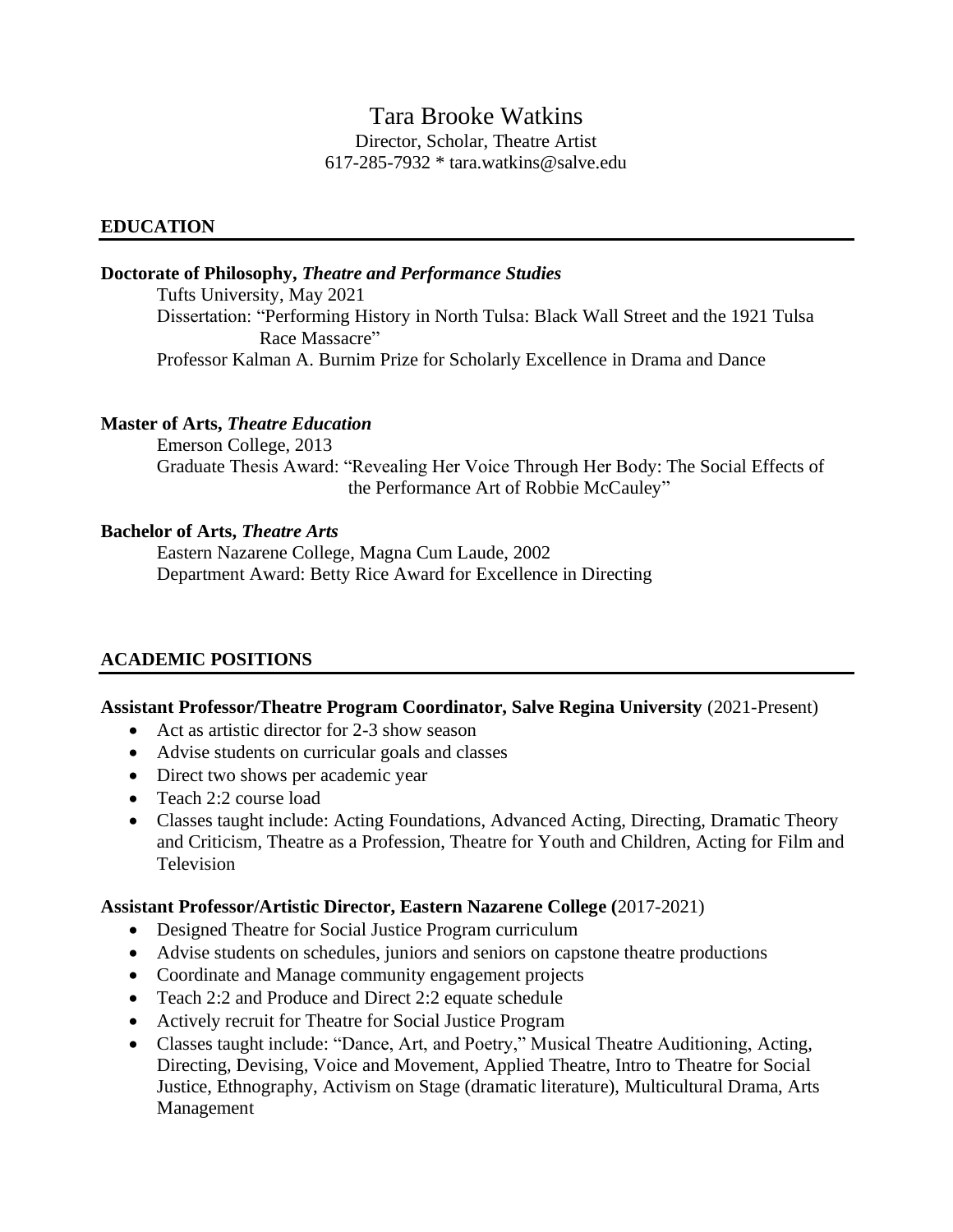### **Instructor/Artistic Director Eastern Nazarene College** (Sept. 2010-17)

- Manage and produce three-production season
- Oversee student technical designers, stage managers, and assistants
- Direct two productions per academic year
- Taught 2:2 -- Introduction to Speech, Acting, Directing, Multicultural Drama

### **TA Solo Instructor, Tufts University** (Sept. 2015-2017)

CLASSES TAUGHT: Introduction to Acting

### **Adjunct Faculty, Dean College** (Jan. 2012-May 2013)

CLASSES TAUGHT: Stage Management, Writing for the Arts, Dramatic Theory

### **BUSINESS**

### **Founder/President, Pariah Theatre Company, Boston, MA** (2012-present)

- Produce 1 show/year focused on "lesser heard voices in lesser seen ways"; shows are produced in non-traditional settings in local communities
- Collaborate with local organizations to bring theatre into the community

### **Owner/School Director/Instructor, South Shore School of Theatre, Quincy, MA** (2010-present)

- Business owner, website master, responsible for marketing, and hiring of staff
- Produce three summer musical theatre productions and oversee school year classes and productions for ages 7-adult;
- Develop musical theatre and production internships for college students

### **Artistic Director/Instructor, Riverside Theatre Works, Boston, MA** (2004-2009)

- Produced 6 professional musical productions/year and 5 student productions (ages 10-18)
- Created Teen Tech Program and Teen Production Company
- Co-Founded Stages of Discovery Program, which brought social, historical, and literarybased plays into local schools; wrote productions

### **Colonial Interpreter, Plimoth Plantation, Plymouth, MA** (2002-2004)

- Portrayed historically-accurate character from  $17<sup>th</sup>$ -century daily with house and garden
- Taught 1000-3000 international visitors about colonial life
- Worked with children and teenagers in education department

### **Teacher/Counselor, Columbia Gorge School of Theatre, White Salmon, WA** (2001)

- Oversaw daily care and needs of twenty girls as summer camp counselor
- Taught scriptwriting, wrote original play, directed production of twelve students, ages 9-18
- Rotated technical roles as stage manager, assistant stage manager, set designer, costumer, props mistress

### **Founder/Teacher Music Box Revue, Tulsa, OK** (1999-2000)

- Developed and ran summer musical theatre program
- Directed and choreographed three musical revues per summer to children ages 4-14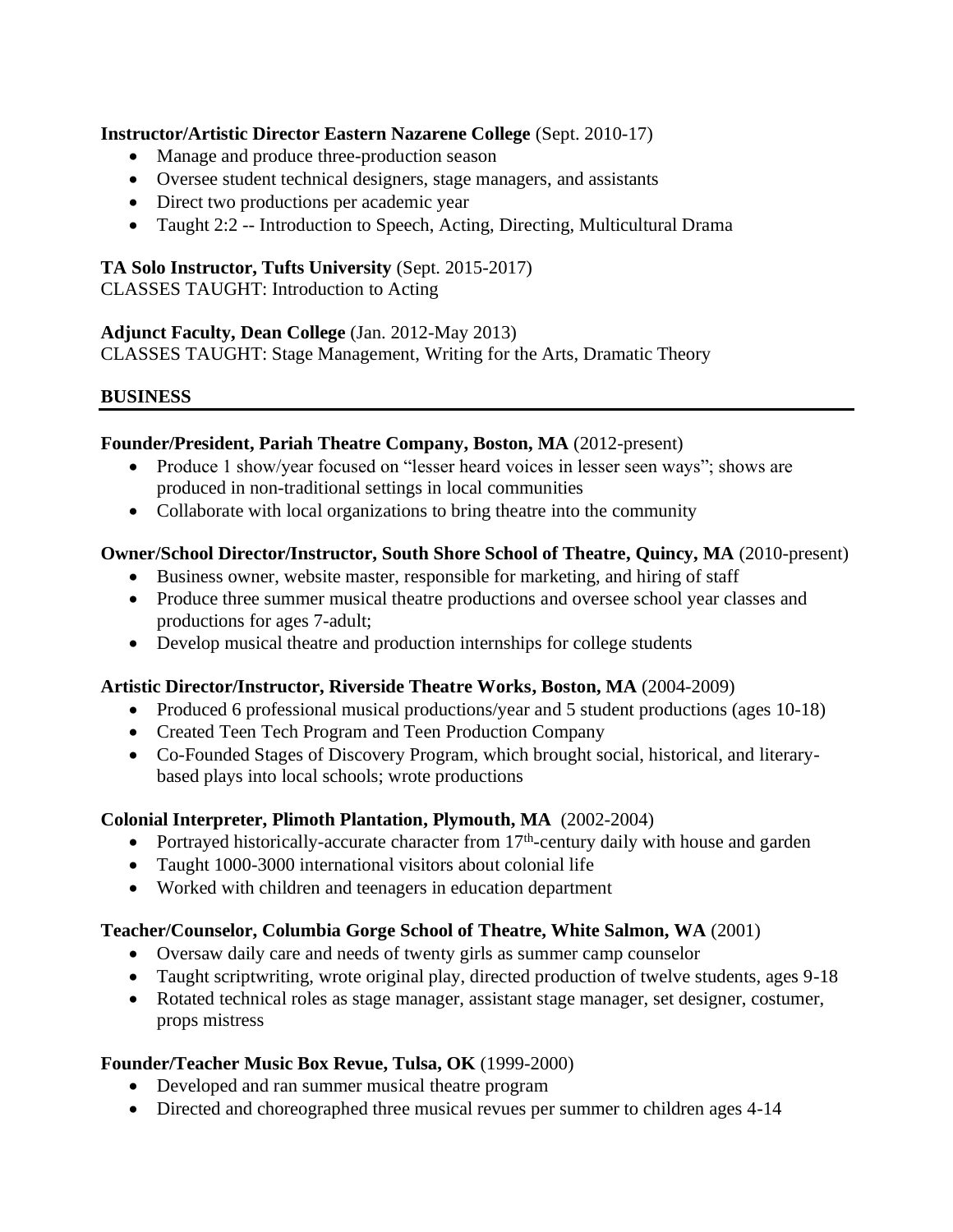## **PUBLICATIONS AND CONFERENCES**

### **Publications**

"Rebuilding Black Wall Street: Michelle Brown-Burdix and the North Tulsa Entrepreneur Camp," *Applied Theatre and Racial Justice,* edited by Eunice Ferreira and Lisa Biggs, Routledge, forthcoming.

"*Transcending Theatre:* My Time with Robbie McCauley," Howlround.com, July 20, 2021

"*A New Identity for Oklahoma,"* Howlround.com, August 7, 2019.

"*The Bible Women's Project:* Shouting to be Heard in a Religiously Conservative Environment," Howlround.com, May 10, 2017.

Book Review of *Staging Faith: Religion and African American Theatre from the Harlem Renaissance to World War II* by Craig R. Prentiss, edited by Jennifer Hammer. New York: New York University Press, 2014, Theater Journal, Publishing Date 2017.

"Using Story Circles to Teach the Unities in the Classroom," *Unities of Action Roundtable Series,* Association for Theatre in Higher Education Conference, August 2019. (Panelist)

### **Conferences**

"Honoring Juneteenth: Yesterday, Today, and Tomorrow," The Female Quotient, June 2021 (Panelist)

"Race and Augusto Boal: Inverting Theatre of the Oppressed," Eastern Nazarene College Academic Symposium, April 2020 (Presenter)

"Holiness in Social Justice: Human Sexuality," East Coast Holiness Summit, June 2019. (Presenter)

"The Intervention of the Fine Arts in the Healing Process," *Shatter the Silence Conference,* Bethel Social Justice Institute, Bethel AME Church, Boston, May 2019. (Organizer and Presenter)

"Teach as a Theatre Artist Lives," Not Your Average Conference: Innovation 2018, Oklahoma A+ Schools, University of Central Oklahoma, June 2018. (Speaker and Workshop Leader)

"Tulsa Race Massacre: The False Protection of the 'Fourth Wall' Border in Black Communities," In Motion: Performance and Unsettling Borders Conference, Northwestern University, April 2018. (Panelist)

"Love on the Margins: Stepping into the LGBTQ Experience at a Conservative Christian College," Social Justice Conference, Eastern Nazarene College, February 2018. (Workshop Leader)

"A Play Creation Case Study: *The Bible Women's Project*," Philadelphia Theatre Research Symposium, Villanova University, May 2017. (Presenter)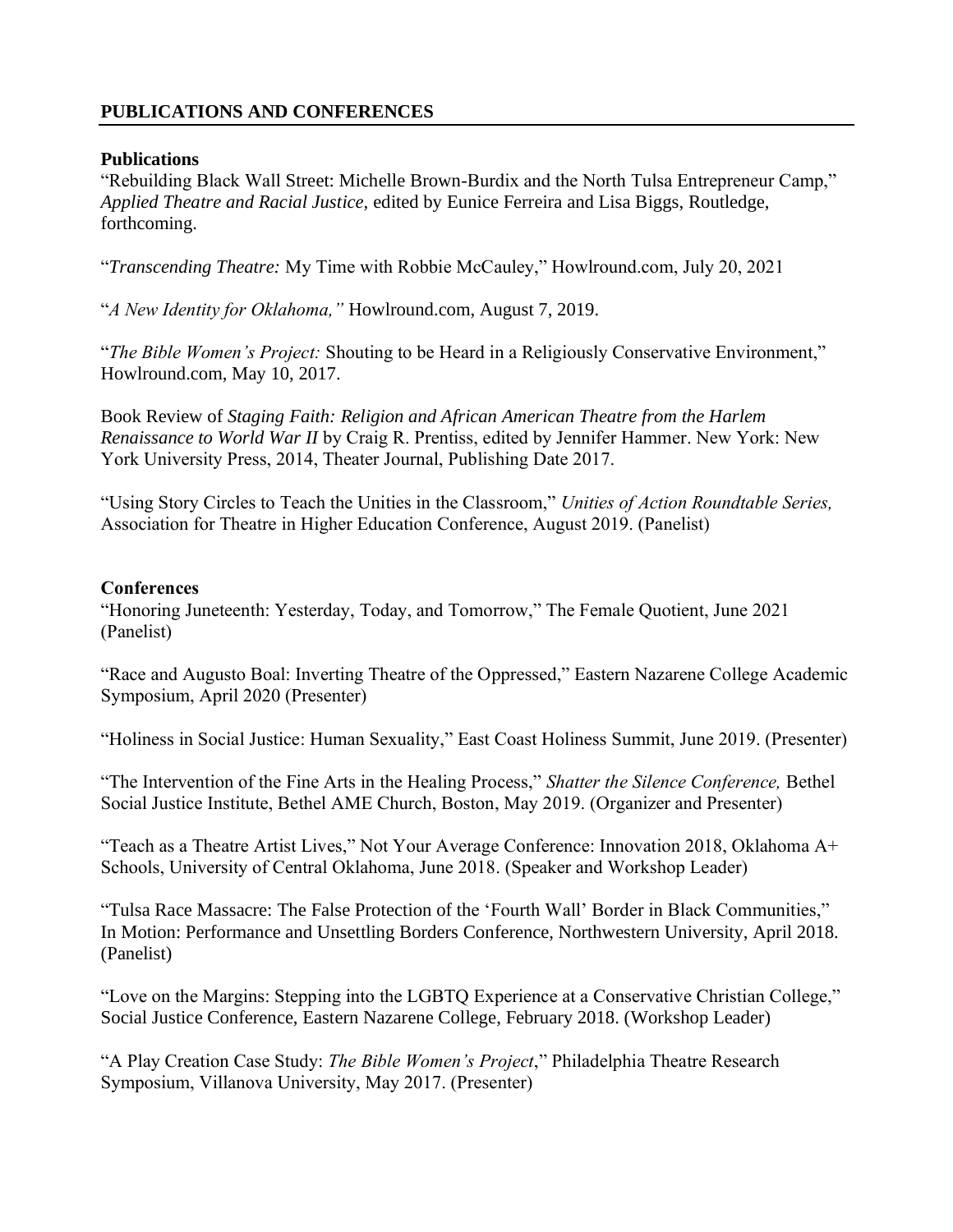"Robbie McCauley's Work in Context," Robbie McCauley 'N Company Symposium, Emerson College and Sleeping Weazel Theatre Company, April 2017. (Panelist)

"Tulsa's Hidden Past: The Race Riot of 1921," Multi-Cultural Speaker Series, Eastern Nazarene College, March 2017. (Presenter)

"The Embodied Scholar: Negotiating the Reception of Marked Bodies in Performance," Tufts University, April 2016. (Organizer)

"Robbie McCauley's Performance of Memory: An Investigation of Diabetes' Shame in *Sugar,*" Association for Theatre in Higher Education Conference, August, 2015. (Presenter)

"Strindberg's Religious Struggle: Creating and Performing an Adaptation of *A Dream Play,"*  Academic Symposium, Eastern Nazarene College, 2013. (Presenter)

"Acting with Masks," New England Theatre Conference, 2012. (Workshop Leader)

## **AWARDS, GRANTS, AND FELLOWSHIPS**

Professor Kalman A. Burnim Prize for Scholarly Excellence in Drama and Dance, Tufts 2021 Awarded for research and scholarship on Black Wall Street and the Tulsa Race Massacre

Alliance for Community Media, Hometown Award Audio Production, *Sherlock Holmes Radio Drama: The Tolling Bell* Awarded for Creativity and Community Engagement during Covid-19

Finalist Rob Hollister Award for Community Service and Citizenship, Tufts 2020-21 Nominated for community engagement work in Tulsa, Oklahoma

Professional Achievement Award, Eastern Nazarene College, 2020 Awarded for community engagement through theatre pieces, *The Father Bill's Play, Tulsa '21: Black Wall Street, The Bible Women's Project*

Elliot Norton Award, Boston, MA, 2019 Best Production (Small/Fringe Theatre), *The Audacity: Women Speak*, conceived by Charlotte Meehan

Teaching Excellence Award, Eastern Nazarene College, 2019 Awarded for distinguished teaching

Tisch College Community Research Grant, Tufts University, 2017 Awarded for research on story circle community engagement in Tulsa, Oklahoma

Oklahoma Arts Council Grant, Tulsa, Oklahoma, 2017 Awarded for teaching children's drama at Greenwood Cultural Center and creating a play about children's responses to 1921 Massacre on Black Wall Street

Graduate Student Research Award, Tufts University, 2016, 2017, 2018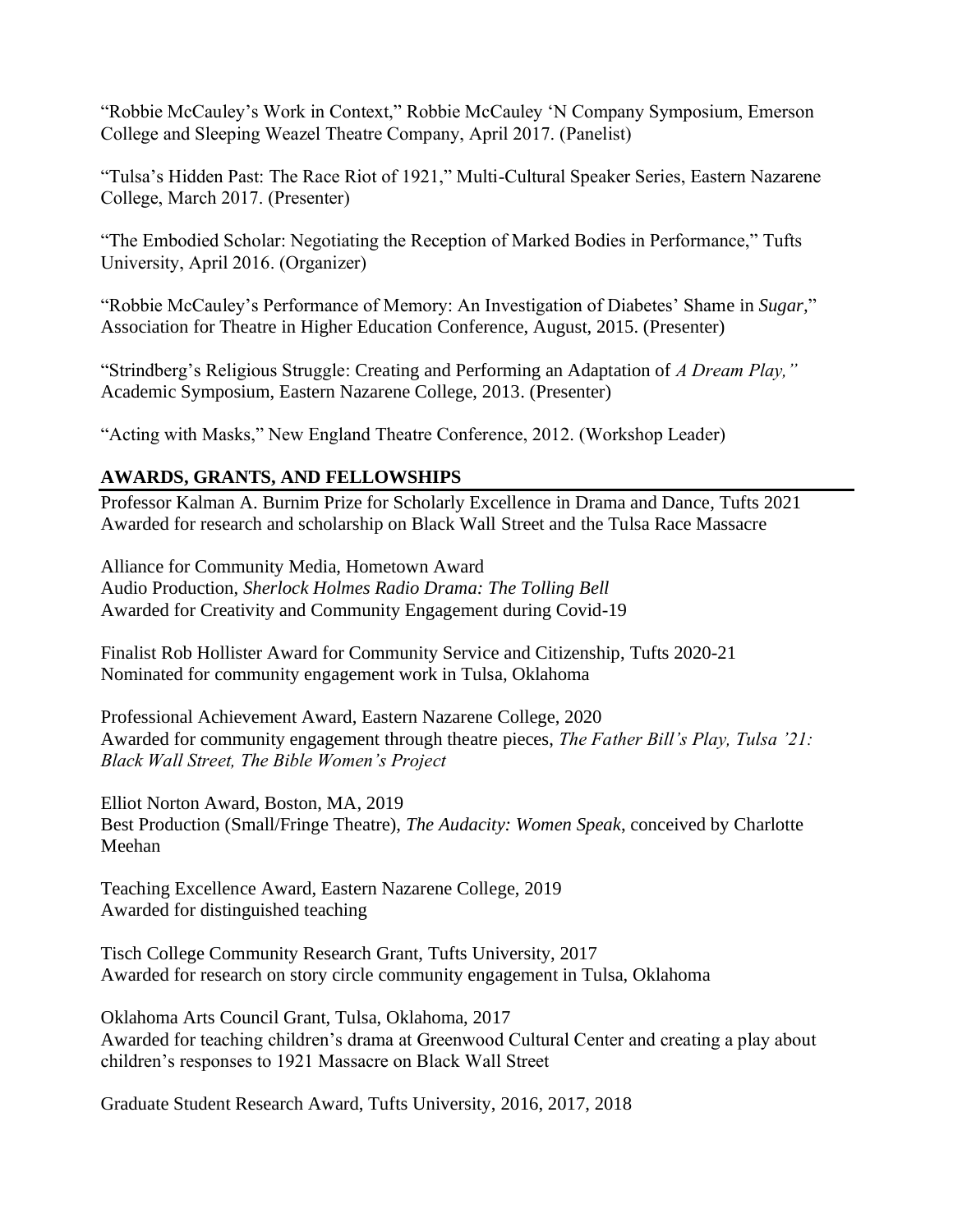Awarded for research on Tulsa's 1921 Massacre on Black Wall Street

40 Under 40 Leadership Award, South Shore Stars, 2013 Awarded for Advancement of Theatre Programming on the South Shore, Massachusetts

Artistic Grant, Swedish Council of America, 2012 Awarded for immersive theatre adaptation of Strindberg's *A Dream Play*

Production Grant, Emerson College, 2012 Awarded for immersive theatre production of *. . .Or Dreaming,* adaptation of *A Dream Play*

### **SERVICE**

### **University-Based**

Antiracism Accountability Group, Story Circle facilitator, Salve Regina University, 2022

Member and Subcommittee Leader, Presidential Task Force for Racial Justice, Eastern Nazarene College, 2020-21

Leader, LGBTQ+ Awareness Training for Student Leaders, Eastern Nazarene College, 2019 present

Leader, Race and Identity Theatre-based training for new students, Eastern Nazarene College, 2019

Member, Multi-Cultural Action Committee, Eastern Nazarene College, 2018-19

Member, Opportunity Task Force to Reimagine Eastern Nazarene College, New England Nazarene District, 2018

Graduate Student and Faculty Liaison, Tufts University, 2016-17

Member, Social Justice Committee, Eastern Nazarene College, 2016-Present

Member, Committee for Social Justice, Eastern Nazarene College, 2015-16

Advisor, JUMP Drama Ministry, Eastern Nazarene College, 2012-13

### **Community-Based**

Member, Decolonizing Theatre, Boston-Based Theatre Department Head Organization, 2020-21

Leader and Organizer, "1619 Reading and Action Group: Examining our Whiteness," 2020-2021

Story Circle Facilitator, Father Bill's Place Homeless Shelter, 2018-2020

Board Member, Sleeping Weazel Theatre Company, 2018-present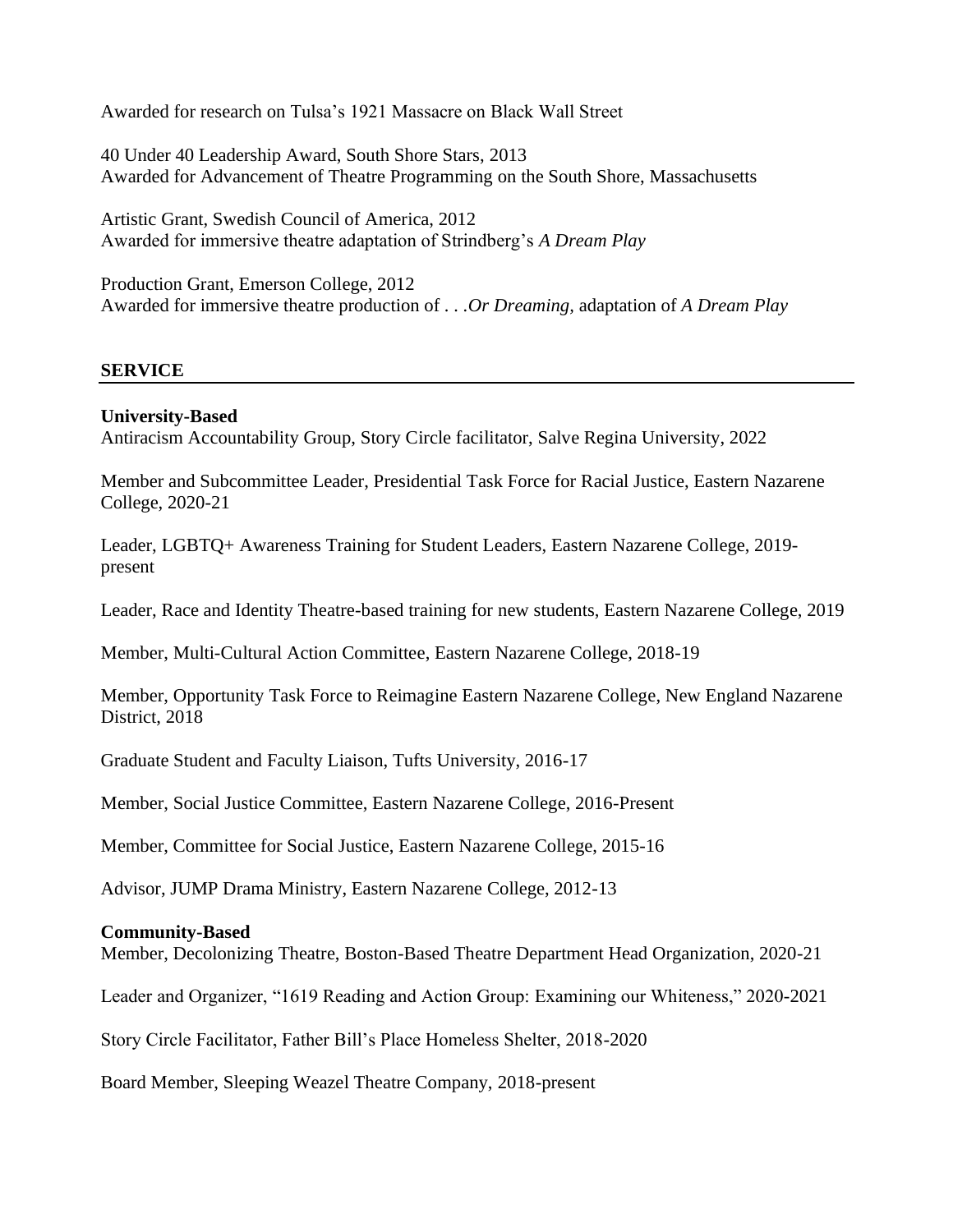Facilitator and Co-Leader, "Shatter the Silence: Putting an End to Sexual Victimization," Bethel AME Church and Boston Area Rape Crisis Center, 2017-present

Advisor, Drama Ministry, Bethel AME Church, Jamaica Plain, MA 2017

Board Member, Consortium of Boston Area Children's Theatres, 2006-2012

Creative Writing and Playmaking, Mary Martha Learning Center for Battered Women and Children, 2004-2006

### **ARTISTIC WORK**

| <b>DIRECTING</b> (sampling)                              |                                      |                       |  |  |
|----------------------------------------------------------|--------------------------------------|-----------------------|--|--|
| Everyday Lives and Other Odds<br>and Ends                | Sleeping Weazel/ArtsEmerson          | October 2021          |  |  |
| Titanic                                                  | Eastern Nazarene College (ENC)       | October 2019          |  |  |
| The Audacity: Women Speak                                | <b>Sleeping Weazel</b>               | March 2019            |  |  |
| (Elliot Norton Award,                                    |                                      |                       |  |  |
| Best Production, Small/Fringe)                           |                                      |                       |  |  |
| Beauty and the Beast*                                    | <b>ENC</b>                           | October 2019          |  |  |
| Fiddler on the Roof                                      | South Shore School of Theatre        | <b>July 2018</b>      |  |  |
| Joseph. Dreamcoat*                                       | <b>ENC</b>                           | October 2017          |  |  |
| Ti-Jean and his Brothers*                                | <b>ENC</b>                           | February 2016         |  |  |
| The Wiz                                                  | <b>ENC</b>                           | October 2016          |  |  |
| Oliver                                                   | South Shore School of Theatre        | Summer 2016           |  |  |
| Oklahoma!                                                | <b>ENC</b>                           | October 2015          |  |  |
| Honk*                                                    | <b>ENC</b>                           | October 2014          |  |  |
| The Bible Women's Project*                               | <b>ENC</b>                           | Winter 2015-Currently |  |  |
|                                                          |                                      | on Tour               |  |  |
| for colored girls who have considered Pariah Theatre Co. |                                      | <b>June 2014</b>      |  |  |
| suicide/when the rainbow is enuf                         |                                      |                       |  |  |
| Medea*                                                   | <b>ENC</b>                           | April 2014            |  |  |
| Hello Dolly*                                             | <b>ENC</b>                           | October 2014          |  |  |
| A Raisin in the Sun                                      | <b>ENC</b>                           | February 2013         |  |  |
| Or Dreaming                                              | Pariah Theatre Co.                   | December 2012         |  |  |
| Hedda Gabler                                             | Divine Stages, PlaYces Series        | September 2012        |  |  |
| Sugar (World Premiere)                                   | ArtsEmerson, The World on Stage      | January 2012          |  |  |
| Asst. Director                                           |                                      |                       |  |  |
| The Drowsy Chaperone*                                    | South Shore School of Theatre        | Summer 2011           |  |  |
| <b>Sweeney Todd</b>                                      | <b>SSST</b>                          | Summer 2010           |  |  |
| Dr. Faustus*                                             | <b>ENC</b>                           | April 2011            |  |  |
| Seussical*                                               | <b>ENC</b>                           | October 2010          |  |  |
| A Midsummer Night's Dream                                | <b>ENC</b>                           | April 2010            |  |  |
| The Cemetery Club                                        | Theatre III, Acton, MA               | Feb. 2009             |  |  |
| Big River*                                               | <b>Riverside Theatre Works (RTW)</b> | Oct. 2009             |  |  |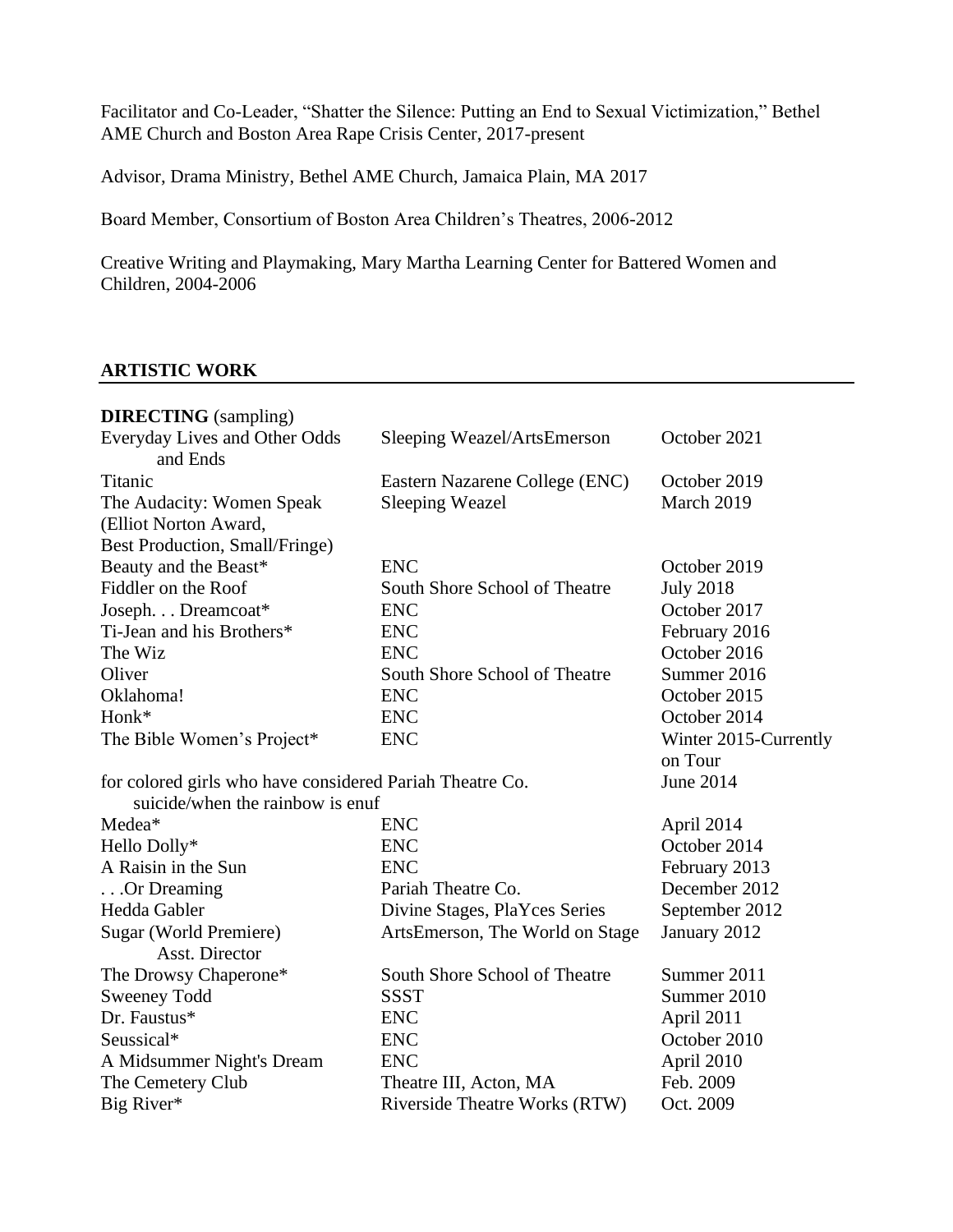Les Miserables: School Edition RTW May 2009 The Music Man\* RTW RTW Nov. 2008 Property of Africa Boston Theatre Marathon May 2008 Chris Squared Boston Theatre Marathon May 2007 Anne of Green Gables RTW Oct. 2007

\*includes choreography

### **ACTING**

Woman 5/Swing The Bible Women's Project Pariah Theatre Company, 2018 Elizabeth The Crucible PlimPlan Players, 2013 Mayor's Wife **Eleemosynary** PlimPlan Players, 2010 Chris Chris Squared Boston Theatre Marathon, 2007 Sarah Tree Man Hovey Players, 2005 Mrs. Mayor Seussical Seussical Riverside Theatre Works, 2004 Hannah Arcadia Hovey Players, 2003 Mrs. Claus Songs for a New World ENC, 2001 Chorus Kiss Me, Kate ENC, 2000 Anita West Side Story ENC, 1999

#### **WRITTEN and DEVISED WORKS**

| The Father Bill's Play                        | Original and Devised     | Produced ENC, 2020                 |
|-----------------------------------------------|--------------------------|------------------------------------|
| Tulsa 21: Black Wall Street                   | Original                 | <b>Produced Greenwood Cultural</b> |
|                                               |                          | Center, 2018                       |
| Tulsa '21.1                                   | Original                 | Produced Examining Change          |
|                                               |                          | Festival, Tulsa, Oklahoma 2017     |
| The Bible Women's Project                     | Original and Devised     | Produced ENC, 2015                 |
|                                               |                          | New York International Fringe      |
|                                               |                          | Festival, 2016                     |
| They're Not Just Animals                      | Devised                  | South Shore School of Theatre,     |
|                                               |                          | 2014                               |
| Everything Happens After 11:00                | Devised                  | South Shore School of Theatre,     |
|                                               |                          | 2013                               |
| $\ldots$ Or Dreaming                          | Adaptation               | Produced Pariah Theatre 2012       |
| (based on Strindberg's A Dream Play)          |                          |                                    |
| In the Study with the Candlestick             | Original                 | Produced RTW, 2009                 |
| If We Could Have These Conversations Original | Staged Reading RTW, 2009 |                                    |
| Esperanza Rising                              | Adaptation               | Stages of Discovery, 2007-08       |
| Hans Brinker or the Silver Skates             | Adaptation               | Stages of Discovery, 2006-07       |
| Getting Out of Oklahoma                       | Original                 | Columbia Gorge, 2001               |
| How I Learned to Love my Butt                 | Devised                  | Columbia Gorge, 2001               |
|                                               |                          |                                    |

### **SPECIALIZED ACTING TRAINING**